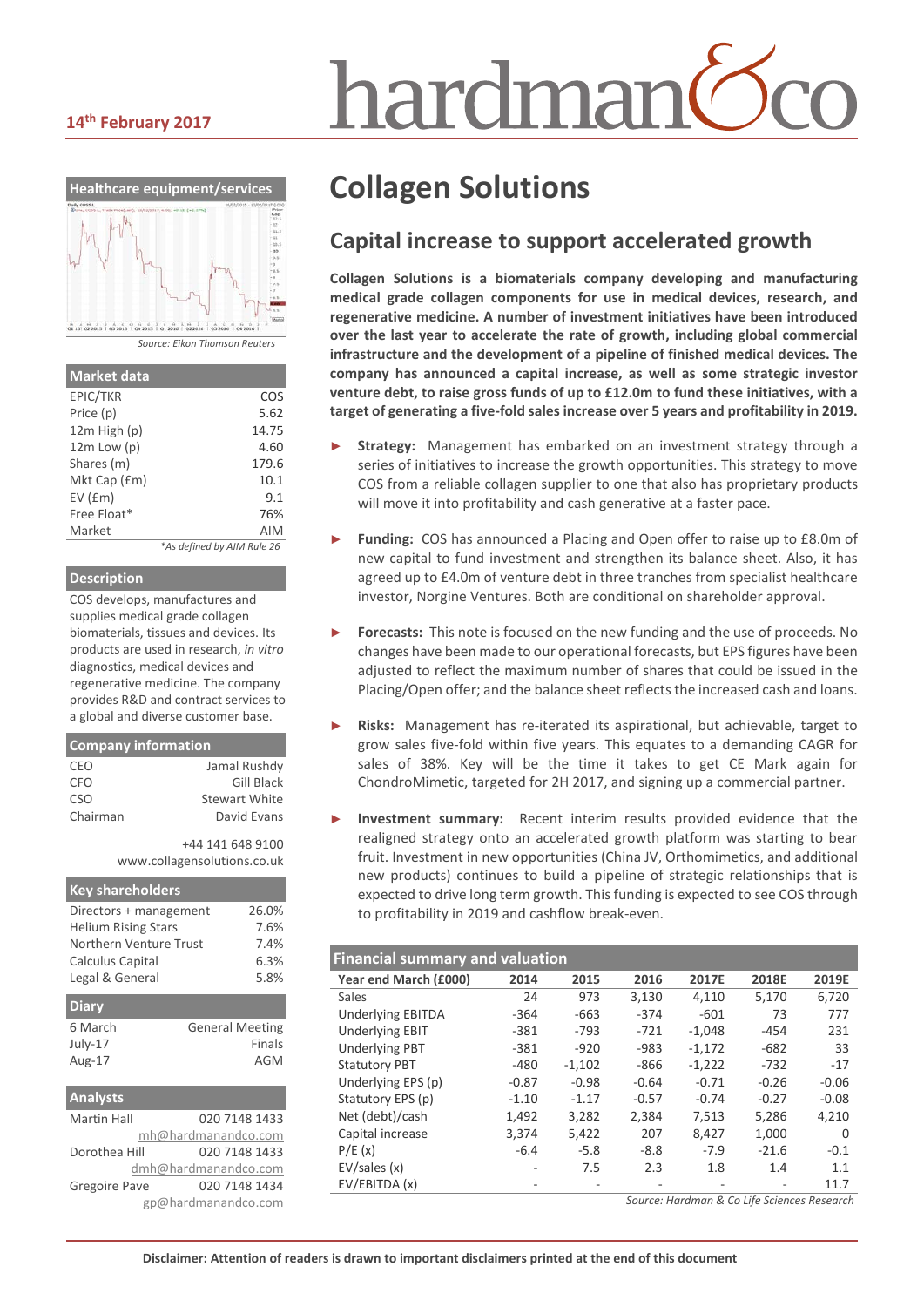#### **Collagen Solutions**



#### **R&D spend**



#### **Free cashflow**



**Net cash\***



Sales are expected to grow substantially as customers

hardman

- receive regulatory approvals and commercial investments realise new business
- Numerous new opportunities, but timing of their contribution is complex and, therefore, not included in our conservative forecasts
- The gross margin is dependent on the mix of business  $$ contract manufacturing commands lower margins
- Gross margin is stable, but is likely to go higher as COS moves up the value chain
- COS currently invests about 12% of sales into R&D, but this is modest in absolute terms
- Investment in R&D spend will rise substantially in order to deliver the strategy of developing 'owned products'
- COS adds value through development of customer formulations
- Internal development is capable of supporting some investment in R&D
- ► Accelerated spend on R&D, China JV and increasing the commercial team to drive medium to long term revenues affects short term cash flow
- Uncommitted cap-ex investment could be delayed to preserve cash
- Forecasts are conservatively based with future changes more likely to be upwards with resulting improvement in cashflows
- Cash position is affected by deferred consideration in 2018 and 2019
- Accelerated R&D and marketing spend is utilising cash that would otherwise be used for deferred considerations
- Deferred considerations Southern Lights and CS (US) will push net cash into a net debt position from 2018
- Capital increases in 2017 & 2018 currently reflect deferred consideration for acquisition in shares
- Speed of development of ChondroMimetic programme will determine the timing/need for more cash

*\*Figures unadjusted for capital increase and Bond issue Source: Company data; Hardman & Co Life Sciences Research*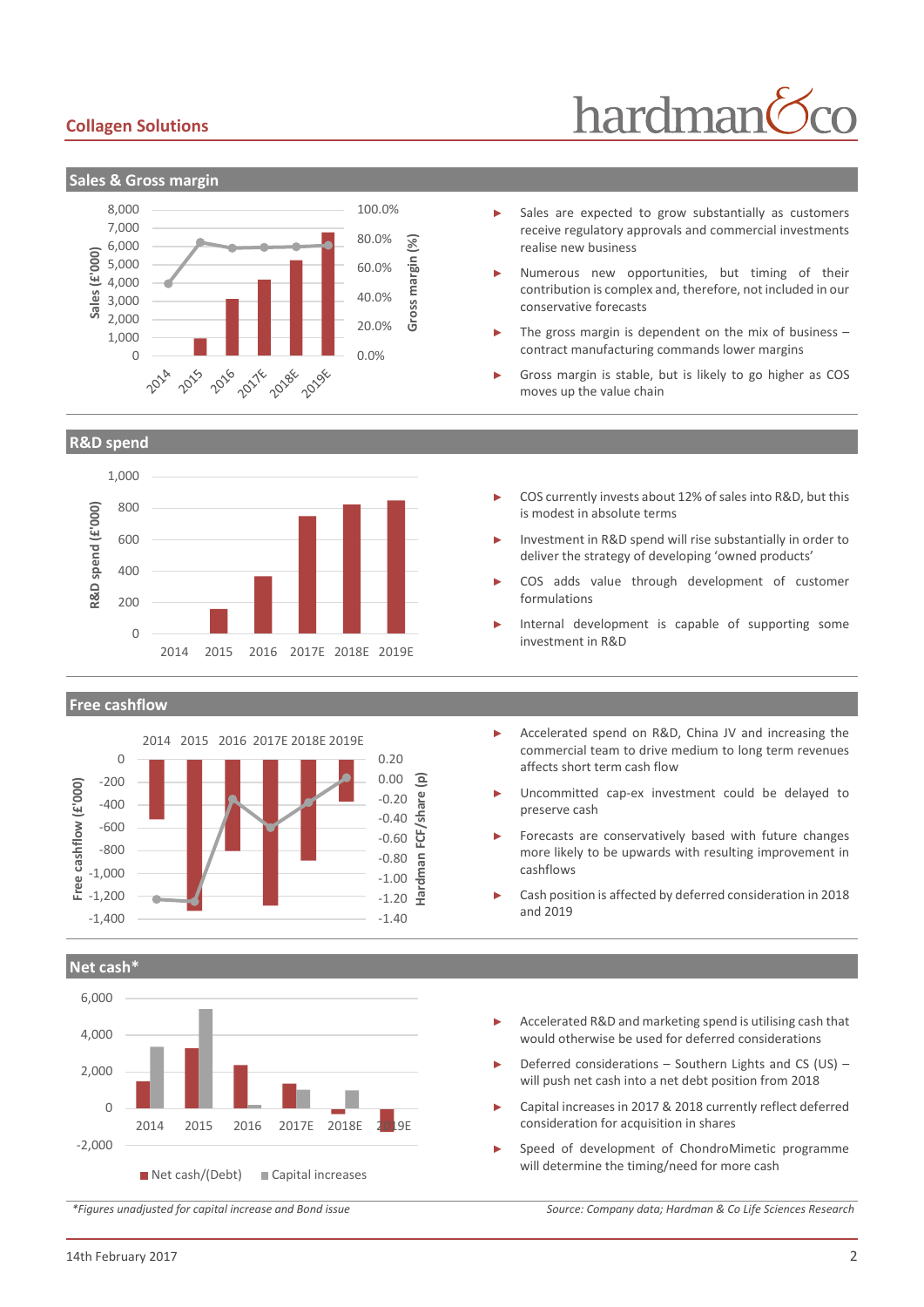### **Investment capital**

#### **Capital increase**

Collagen Solutions has announced a capital increase up to a total of £12.0m through a conditional Placing and Open offer of Ordinary 1p shares and a Subscription of secured private bonds. Both the issue of shares and the issue of bonds are conditional of receiving shareholder approval at a General Meeting scheduled for 6<sup>th</sup> March 2017. There are three parts to this capital increase:

- Placing: The issue of 123.8m Ordinary shares to existing and new institutional investors at a price of 5p per share  $(10\%$  discount to the closing price on 9<sup>th</sup> February 2017) to raise gross new funds of £6.2m
- **Open offer:** The issue of up to 35.9m Ordinary shares at 5p per share to existing shareholders on the basis of 1 new share for every 5 shares currently held to raise up to a further £1.8m, with an over-allotment entitlement
- **Subscription:** A commitment from specialist healthcare strategic investor, Norgine Ventures, to subscribe for up to £4.0m of senior secured private bonds, in three tranches, and carrying a minimum coupon of 10% per annum (see details below), with warrants attached
- ► **EIS/VCT relief:** As part of the Placing, 100.0m shares (80.78%) will be issued to VCT/EIS funds seeking tax relief under UK Government approved Enterprise Investment Scheme. Given that £5.0m investment for these shares has already been procured from participating institutions, EIS relief will not be available in respect of shares issued in the Open Offer
- ► **Directors:** Four directors have agreed to subscribe for 20.0m shares, equivalent to £1.0m, in the Placing indicating strong support of the company

| Directors participation                               |                 |                |              |            |  |  |  |
|-------------------------------------------------------|-----------------|----------------|--------------|------------|--|--|--|
| <b>Director</b>                                       | <b>Existing</b> | <b>Placing</b> | <b>New</b>   | % Enlarged |  |  |  |
|                                                       | shareholding    | shares         | shareholding | capital    |  |  |  |
| David Evans                                           | 18,874,167      | 16,500,000     | 35,374,167   | 10.42%     |  |  |  |
| <b>Malcolm Gillies</b>                                | 1,653,000       | 2,000,000      | 3,653,000    | 1.08%      |  |  |  |
| Jamal Rushdy                                          | 0               | 1,000,000      | 1,000,000    | 0.29%      |  |  |  |
| <b>Gill Black</b>                                     | 357.143         | 500,000        | 857,143      | 0.25%      |  |  |  |
| Source: Circular: Hardman & Co Life Sciences Research |                 |                |              |            |  |  |  |

*Source: Circular; Hardman & Co Life Sciences Research*

- **Shareholder approval:** The issue of shares and bonds are both dependent on shareholder approval at a General Meeting to be held on  $6<sup>th</sup>$  March 2017. Assuming approval is received, the new shares will be admitted to AIM on  $7<sup>th</sup>$ March 2017
- **Call option:** The Chairman of COS, David Evans, has granted Norgine Ventures a Call option over up to 20.0m shares exercisable in the event that COS undertakes a capital increase of at least £2.0m during the term of the Bonds at an issue price that is lower than the warrant price of 5.911p

| <b>Potential share capital</b>                   |                                                         |
|--------------------------------------------------|---------------------------------------------------------|
| Ordinary 1p shares                               | <b>Number</b>                                           |
| Existing Ordinary shares of 1p                   | 179,621,290                                             |
| Number of Placing shares                         | 123,799,999                                             |
| Number of Open Offer shares                      | 35,924,258                                              |
| <b>Total shares in issue following Admission</b> | 339,345,547                                             |
|                                                  | Causeau Cisaularu I Iardman P. Califa Caianaga Dacaarah |

*Source: Circular; Hardman & Co Life Sciences Research*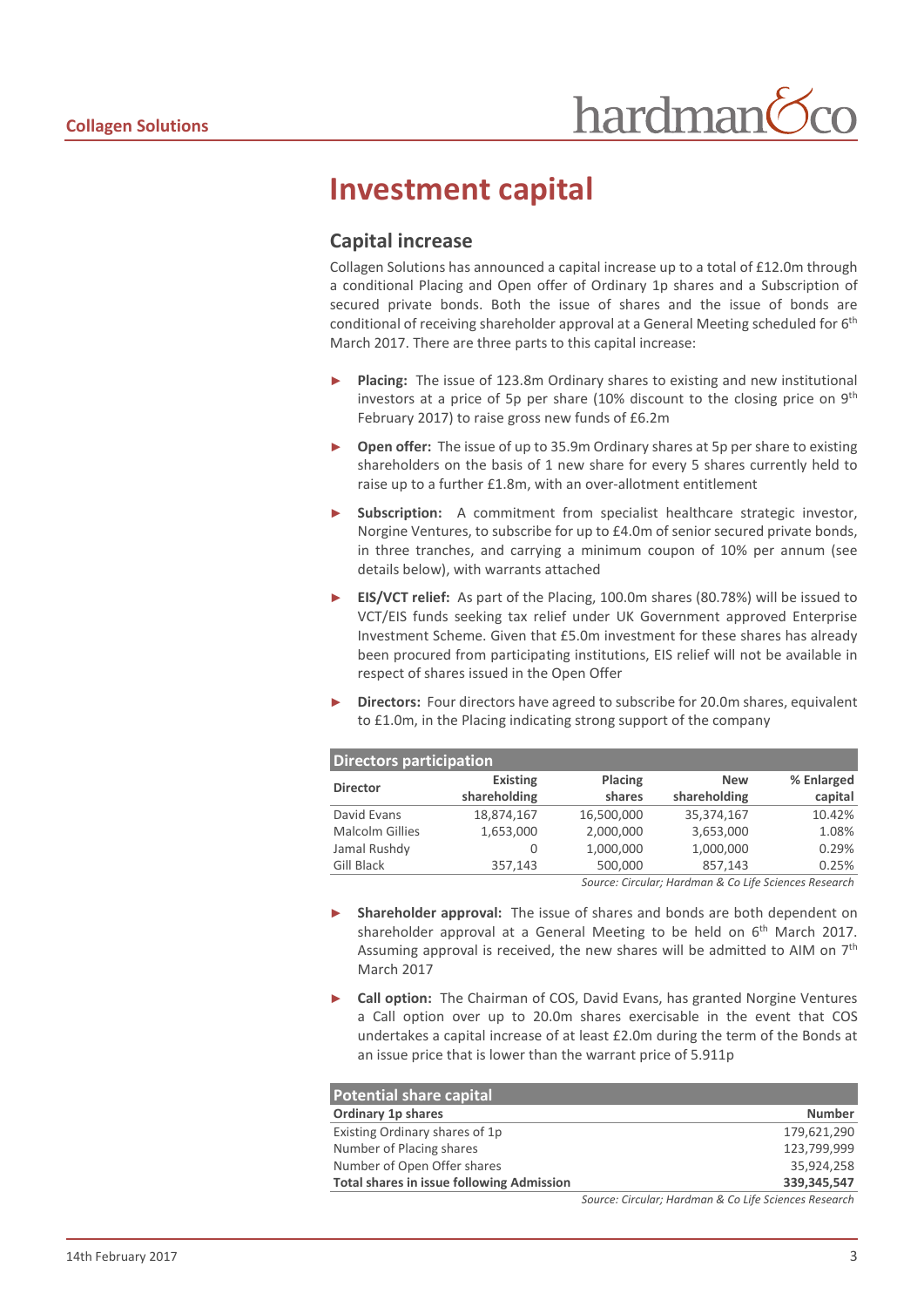# hardman

#### **Norgine Venture[s1](#page-3-0)**

Collagen Solutions has received a commitment from Norgine Ventures to subscribe for up to £4.0m of secured private Bonds and warrants. Norgine Ventures is associated with the fully integrated private European specialty pharmaceutical company, Norgine<sup>[2](#page-3-1)</sup>. Investment activity commenced in 2012 to foster innovation in the healthcare sector and help achieve an improvement in clinical and patient outcomes. To date, Norgine Ventures has committed over €60m to fast-growing healthcare companies – MedTech, Diagnostics, Specialty Pharma – mostly in Europe, and usually in the form of venture debt.

Selected current investments of Norgine Ventures are shown in the table below. In addition, it has successfully invested in the following companies that have all had exits: Stanmore Implants (bought by Stryker, May 2016); Internis (bought by Stada, December 2014); and SpineGuard (IPO Euronext April 2013); and SpineVision (acquired by Norgine itself in September 2016). The activities of most of its investments are in interventional medical devices. Therefore, its proposed investment in Collagen Solutions would be consistent with this strategy.

| <b>Norgine Ventures - Current investments</b> |                    |                              |                  |             |  |  |
|-----------------------------------------------|--------------------|------------------------------|------------------|-------------|--|--|
| Company                                       | Country            | <b>Activity</b>              | <b>Committed</b> | Date        |  |  |
| PulseCath                                     | <b>Netherlands</b> | Ventricular assist devices   | €3m              | Aug- $16$   |  |  |
| Q3 Medical                                    | Germany            | Stents & implantable devices | €5m              | $May-16$    |  |  |
| SpineVision                                   | France             | Spinal implants              | €4m              | $Sep-14$    |  |  |
| Azanta                                        | Denmark            | Specialty Pharma             | €7m              | $Oct-13$    |  |  |
| Supersonic Imagine                            | France             | Diagnostic ultrasound        | €5m              | $Dec-13$    |  |  |
| Orteg                                         | UK                 | Meniscal repair              | €2m              | $July-13$   |  |  |
| Agendia                                       | Netherlands        | Genomic-based diagnostics    | $*£15m$          | $Mar-13$    |  |  |
|                                               |                    |                              |                  | *Syndicated |  |  |

*Source: Norgine Ventures; Hardman & Co Life Sciences Research*

#### *Structure of Bonds and Warrants*

- **Tranche 1:** Comprises £2.0m at a coupon of 10% p.a. to be issued in the event of a successful equity fundraise of over £3.5m – i.e. on Admission of the new Ordinary shares in the Placing and Open Offer. The Bond has a term of 42 months and repayable in monthly instalments of interest and capital repayments
- **Tranche 2:** Comprises £1.0m to be issued at the company's option between 1<sup>st</sup> May 2017 and 31<sup>st</sup> July 2017, provided that COS has achieved certain revenue targets in the 12 months prior to drawdown. The coupon will be the higher of 10% or 935 basis points above the three year GBP swap rate and repayable in a similar way to Tranche 1 over the 42 months following drawdown
- **Tranche 3:** Comprises £1.0m to be issued at the company's option between 1<sup>st</sup> November 2017 and 31<sup>st</sup> December 2017, conditional on certain revenue or fundraising targets in the 12 months prior to drawdown. The coupon will be the higher of 10% or 935 basis points above the three year GBP swap rate prior to issuance and repayable over the 36 months following drawdown
- **Warrants:** COS has agreed to issue Norgine Ventures with 10 year Warrants to purchase Ordinary shares, comprising Warrants over 5.1m Ordinary shares and an additional 1.7m Ordinary shares in the event that the company draws down Tranche 3. The exercise price will be 5.911p per Ordinary share
- **Call option:** Granted by the Chairman and as described above

<span id="page-3-1"></span><sup>2</sup> www.norgine.com

<span id="page-3-0"></span> <sup>1</sup> www.norgineventures.com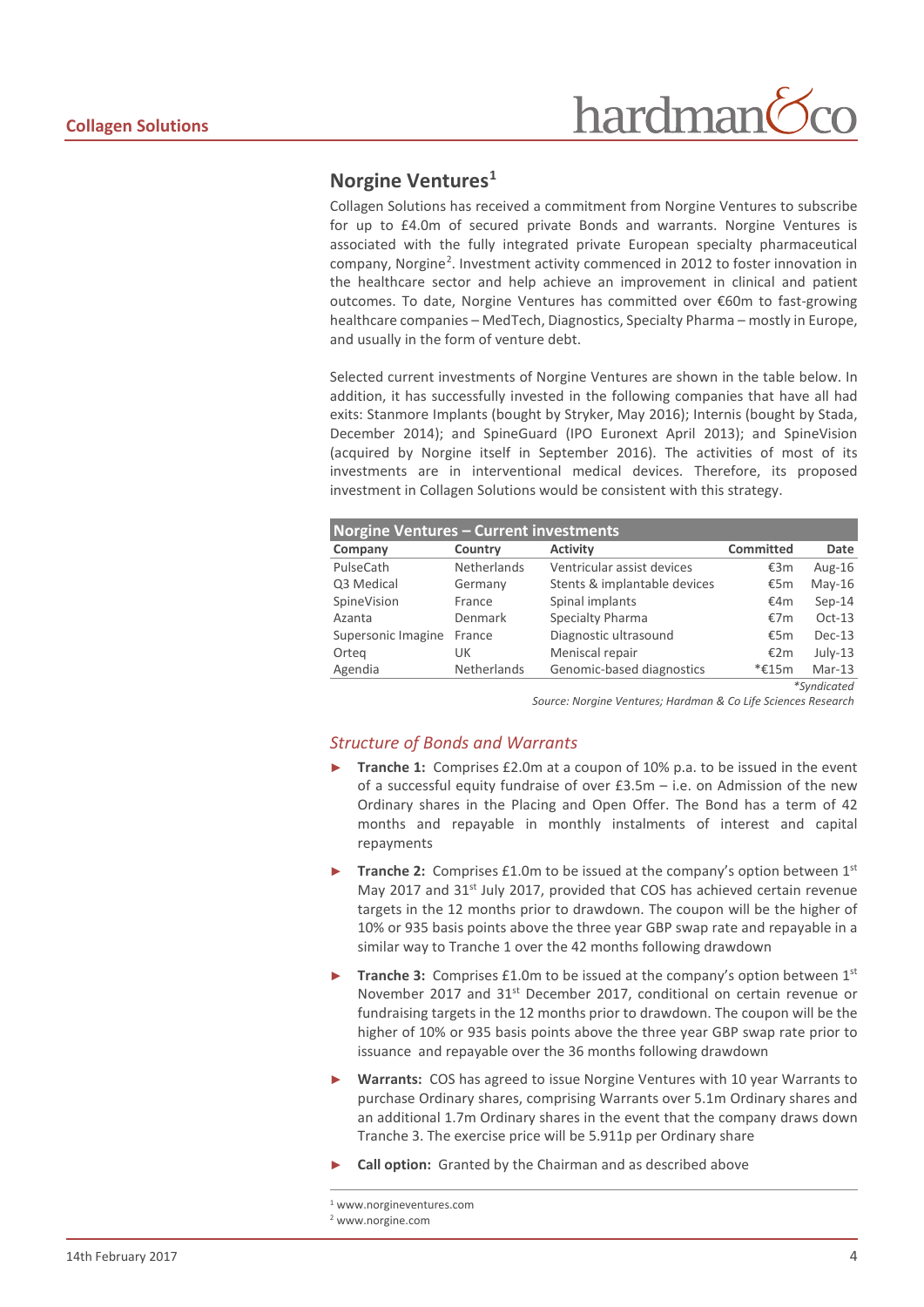#### **Updated balance sheet**

On the basis that shareholders approve the capital increase and issuance of the Bonds at the General Meeting, we estimate that COS will have net cash on its balance sheet at its fiscal year end  $(31<sup>st</sup>$  March 2017). At  $30<sup>th</sup>$  September 2016, the company had a net cash position of £1.6m, comprising £1.7m cash and less than -£0.1m of debt. Given that management has already adopted the early stages of investment required for its accelerated growth strategy coupled with the development of its own branded products (e.g. ChondroMimetic), we estimate that the cash position had been reduced to £1.1m by the end of December 2016, and will be reduced further, to an estimated £0.3m, by the end of fiscal 2017.

Offsetting this, the Placing and maximum take-up of the Open offer would raise net funds of £7.4m, which will trigger the £2m Tranche 1 issue of the Bonds to Norgine Ventures. Total costs over the three tranches are stated in the Circular at -£200k. Hardman estimates that COS will have (maximum) cash of £9.5m and net cash of £7.5m at the end of March 2017.

| <b>Estimated net cash position @31st March 2017</b>   |                   |                      |                                                               |
|-------------------------------------------------------|-------------------|----------------------|---------------------------------------------------------------|
| Estimated cash position @ $31st$ December 2016        |                   |                      | £1.1m                                                         |
| Net proceeds from Placing & Open offer*               |                   |                      | £7.4m                                                         |
| Net proceeds from issuance of Tranche 1 Bonds         |                   |                      | £1.8m                                                         |
| Estimated cash utilisation in 1Q 2017                 |                   |                      | $-£0.8m$                                                      |
| Estimated cash position @ 31 <sup>st</sup> March 2017 |                   |                      | £9.5m                                                         |
| Norgine Ventures Bonds                                |                   |                      | $-E2.0m$                                                      |
| Estimated net cash position @ $31st$ March 2017       |                   |                      | £7.5m                                                         |
|                                                       | $h = \frac{1}{2}$ | $\sim$ $\sim$ $\sim$ | $\mathcal{L}$ . The contract of the contract of $\mathcal{L}$ |

*\*Assumes full take-up of the Open offer Source: Circular; Hardman & Co Life Sciences Research*

#### **Use of proceeds**

In May 2016, Collagen Solutions announced a refocusing of its strategy in order to take advantage of market opportunities and acceleration its growth rate globally. Jamal Rushdy moved from Chief Business Officer to CEO to steer this change, which had three primary objectives in order to achieve management's stated goal to increase sales five-fold over a five year period, equivalent to CAGR of ca.+38%:

- Development of direct and distributer sales channels for core business
- Focus on marketing, with a global re-branding
- ► Improved execution speed in OEM and R&D

#### **COS business model**

| <b>Biomaterials Core</b><br><b>Business</b> | • Expertise in collagen and tissue biomaterials<br>• Supply, development, and manufacturing |                                             |
|---------------------------------------------|---------------------------------------------------------------------------------------------|---------------------------------------------|
| <b>Novel Finished</b><br><b>Devices</b>     | • Internally developed finished devices<br>• Acquired and developed tissue engineering IP   | <b>Value Creation</b><br>Goal: 5x within 5y |
| Distribution and<br>Licensing               | • Dedicated sales channels for core business<br>• Licensing partner model for owned devices |                                             |

*Source: Collagen Solutions*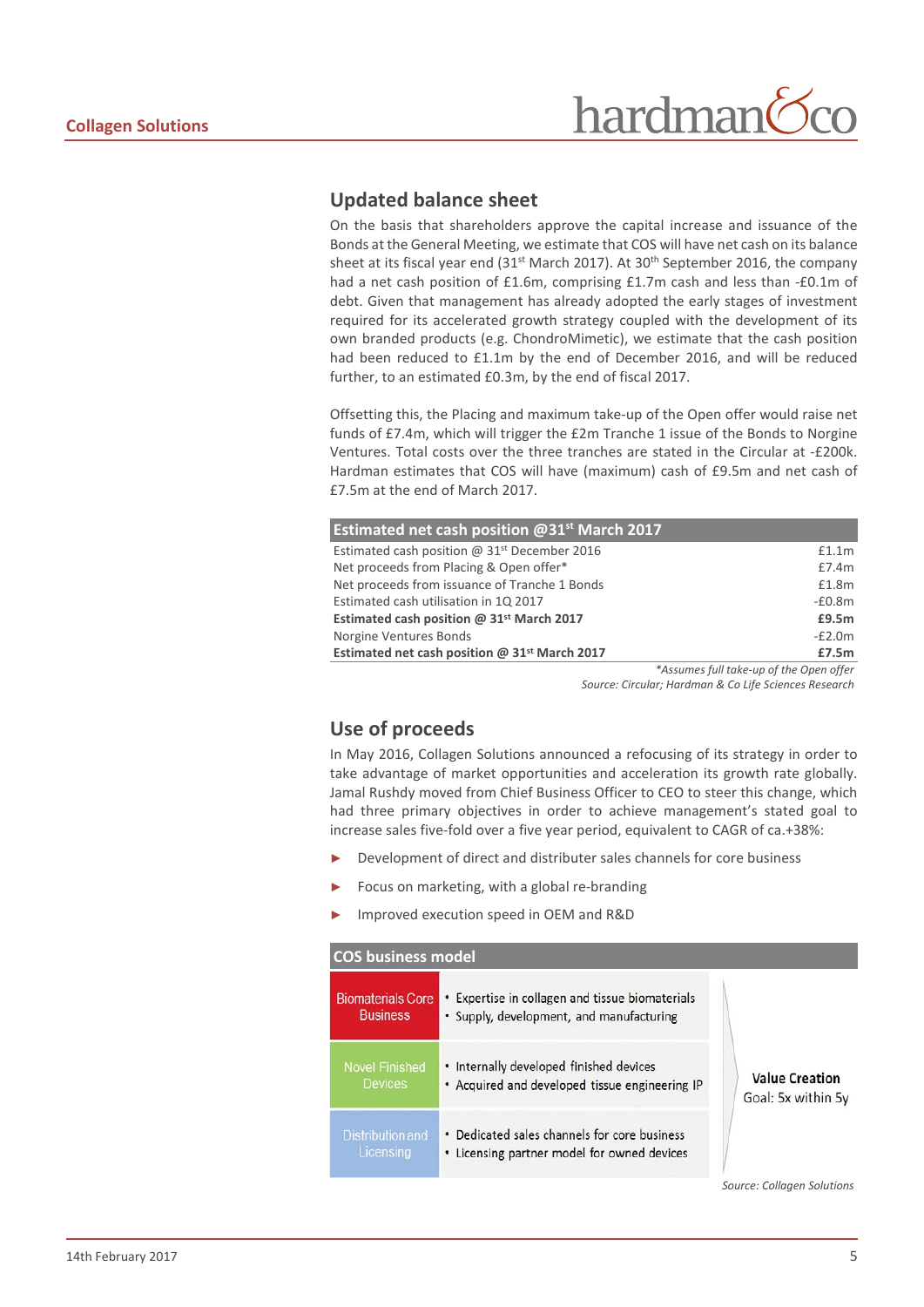# hardman

There was clear evidence that implementation of this new strategy was having an effect in the company's interim results, published in December 2016 (Collagen Solutions: "Interims: Foundations laid for strategic growth", 21<sup>st</sup> December 2016). It was also clear that the investment being made into marketing infrastructure to expand the global sales of the company's core business products and services, and early investment into its finished device pipeline, would require a capital increase in the near future.



*Source: Collagen Solutions; Hardman & Co Life Sciences Research*

#### *Finished devices*

The new strategy emphasised investment in R&D towards production of proprietary finished devices, to be commercialised via a licensing partner model. Our September 2016 report, 'Focus on R&D', illustrates that the potential of collagen scaffolds in medical devices and research is recognised by funding bodies, with multiple crosssector research grants now awarded by the European Commission and others.

COS is also investing in later stage R&D. Three finished device projects are underway, based on COS' in-licensed Orthomimetics product family, and others in the wound care and orthopaedics markets. Near-term, there is tremendous effort and investment to get an updated CE Mark for ChondroMimetic, for cartilage repair.

| <b>Collagen Solutions - Finished pipeline development</b>                                                                                                                                             |                                                                                                                                                          |                                                                                                                                          |  |  |  |  |
|-------------------------------------------------------------------------------------------------------------------------------------------------------------------------------------------------------|----------------------------------------------------------------------------------------------------------------------------------------------------------|------------------------------------------------------------------------------------------------------------------------------------------|--|--|--|--|
| ChondroMimetic™<br><b>Cartilage Repair</b>                                                                                                                                                            | <b>Fibrillar Collagen</b><br><b>Wound Treatment</b>                                                                                                      | <b>Bone Graft Substitutes</b><br><b>Bone Regeneration</b>                                                                                |  |  |  |  |
|                                                                                                                                                                                                       |                                                                                                                                                          |                                                                                                                                          |  |  |  |  |
| • Previously used in Europe, 6+ years<br>evidence in patients<br>• Retro study and CE mark in process,<br>targeted for 1H 2017<br>• Potential 250,000 cartilage procedures<br>(\$300+ million market) | • Potential to address multiple markets in<br>wound care and burns<br>• Target wound market clearance in 2018<br>• Addresses c.40% of \$1 billion market | • Provisional patent filed December, 2016<br>• Target orthopaedic market clearance in<br>2018<br>• Addresses c.30% of 1.7 billion market |  |  |  |  |

*Source: Collagen Solutions*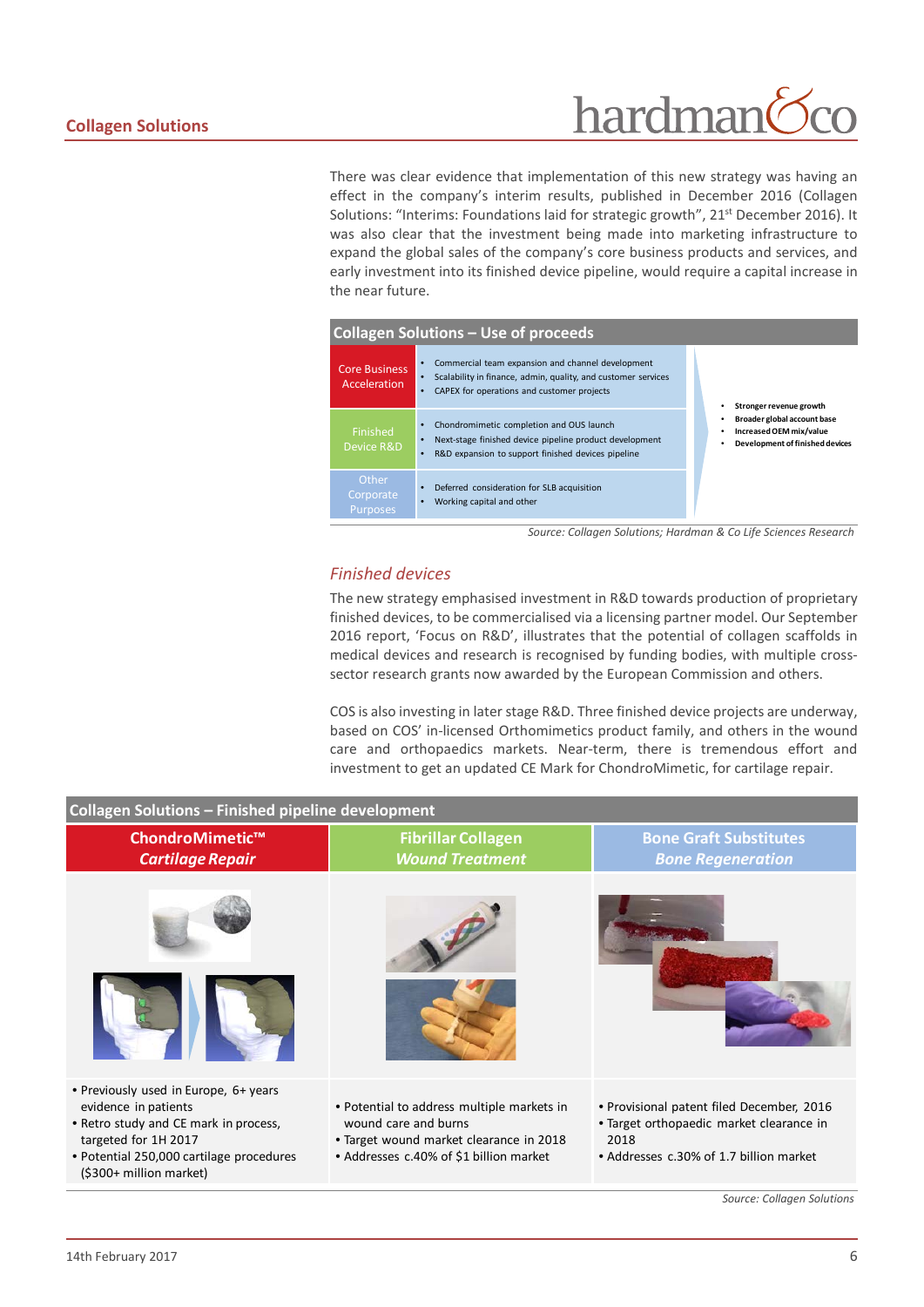## **Financial summary**

- ► Forecasts are unchanged from our previously published numbers. However, the EPS does reflect the capital increase, and the balance sheet reflects the increased cash and debt as highlighted earlier in this report
- ► Forecasts will be revised in full once the result of the Open offer is known

| <b>Profit &amp; Loss account</b> |                          |          |                          |                          |          |          |
|----------------------------------|--------------------------|----------|--------------------------|--------------------------|----------|----------|
| Year end March (£000)            | 2014                     | 2015     | 2016                     | 2017E                    | 2018E    | 2019E    |
| <b>Profit &amp; Loss:</b>        |                          |          |                          |                          |          |          |
| Sales                            | 24                       | 973      | 3,130                    | 4,110                    | 5,170    | 6,720    |
| COGS                             | $-12$                    | $-214$   | $-811$                   | $-1,070$                 | $-1,319$ | $-1,648$ |
| <b>Gross profit</b>              | 12                       | 759      | 2,319                    | 3,041                    | 3,850    | 5,072    |
| Gross margin (%)                 | 49.7%                    | 78.0%    | 74.1%                    | 74.0%                    | 74.5%    | 75.5%    |
| SG&A                             | $-376$                   | $-1,325$ | $-2,440$                 | $-2,991$                 | $-3,102$ | $-3,595$ |
| R&D                              | 0                        | $-160$   | $-367$                   | $-750$                   | $-825$   | $-850$   |
| <b>EBITDA</b>                    | $-364$                   | $-663$   | $-374$                   | $-601$                   | 73       | 777      |
| EBITDA margin (%)                | $\overline{\phantom{a}}$ | ÷        | $\overline{\phantom{a}}$ | $\overline{\phantom{a}}$ | 1.4%     | 11.6%    |
| Depreciation                     | $-17$                    | $-130$   | $-347$                   | $-447$                   | $-527$   | $-547$   |
| <b>EBIT</b>                      | $-381$                   | $-793$   | $-721$                   | $-1,048$                 | $-454$   | 231      |
| EBIT margin (%)                  | $\sim$                   |          | $\sim$                   |                          | $-8.8%$  | 3.4%     |
| Net interest                     | 0                        | $-128$   | $-262$                   | $-124$                   | $-229$   | $-203$   |
| Pre-tax profit                   | $-381$                   | $-920$   | $-983$                   | $-1,172$                 | $-682$   | 28       |
| Tax                              | 0                        | $-21$    | $-114$                   | $-148$                   | $-193$   | $-241$   |
| Net income                       | $-381$                   | $-942$   | $-1,097$                 | $-1,320$                 | $-875$   | $-213$   |
|                                  |                          |          |                          |                          |          |          |
| Weighted av. shares (m)          | 43.7                     | 96.4     | 171.2                    | 185.4                    | 340.0    | 347.6    |
| Underlying EPS (p)               | $-0.87$                  | $-0.98$  | $-0.64$                  | $-0.71$                  | $-0.26$  | $-0.06$  |
| Fully diluted EPS (p)            | $-0.87$                  | $-0.98$  | $-0.64$                  | $-0.71$                  | $-0.26$  | $-0.06$  |
|                                  |                          |          |                          |                          |          |          |
| <b>Balance sheet:</b>            |                          |          |                          |                          |          |          |
| Share capital                    | 683                      | 1,755    | 1,759                    | 1,759                    | 1,839    | 1,919    |
| Reserves                         | 5,573                    | 11,099   | 12,137                   | 18,039                   | 16,683   | 16,281   |
| Provisions                       | 0                        | 285      | 253                      | 449                      | 337      | 253      |
| Debt                             | 0                        | 109      | 109                      | 2,109                    | 4,109    | 4,109    |
| less: Cash                       | 1,492                    | 3,391    | 2,493                    | 9,622                    | 9,395    | 8,319    |
| <b>Invested capital</b>          | 7,174                    | 14,176   | 14,203                   | 15,172                   | 14,810   | 14,271   |
| Net cash/debt                    | 1,492                    | 3,282    | 2,384                    | 7,513                    | 5,286    | 4,210    |
|                                  |                          |          |                          |                          |          |          |
| <b>Cashflow:</b>                 |                          |          |                          |                          |          |          |
| Operating profit                 | $-381$                   | $-793$   | $-721$                   | $-1,797$                 | $-867$   | 96       |
| Working capital                  | $-86$                    | $-228$   | 422                      | $-461$                   | $-213$   | $-151$   |
| Tax & interest                   | 0                        | $-28$    | $-191$                   | $-106$                   | $-104$   | $-159$   |
| <b>Operational cashflow</b>      | $-525$                   | $-1,180$ | $-338$                   | $-2,118$                 | $-858$   | 333      |
| Capital expenditure              | 0                        | $-159$   | $-464$                   | $-153$                   | $-169$   | $-200$   |
| Free cashflow                    | $-525$                   | $-1,326$ | $-801$                   | $-2,271$                 | $-1,027$ | 133      |
| Acquisitions                     | $-1,357$                 | $-2,192$ | $-207$                   | -1,027                   | $-2,200$ | $-1,209$ |
| Share issues                     | 3,374                    | 5,422    | 207                      | 8,427                    | 1,000    | 0        |
| Change in net debt               | 1,492                    | 1,790    | $-898$                   | 5,129                    | $-2,227$ | $-1,076$ |
| Hardman FCF/sh. (p)              | $-1.20$                  | $-1.22$  | $-0.20$                  | $-1.23$                  | $-0.48$  | 0.18     |

*Source: Hardman & Co Life Sciences Research*